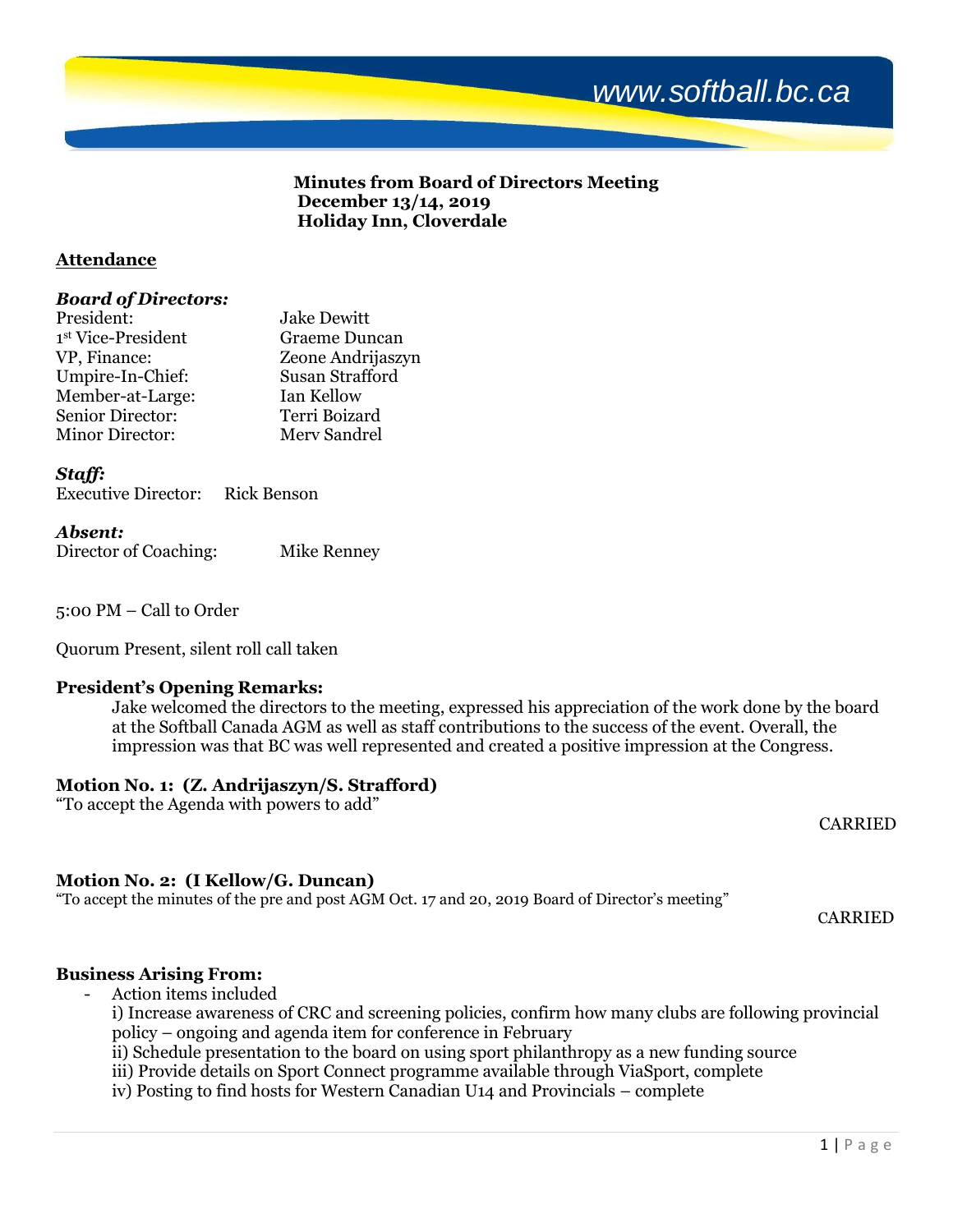v) Review coaching requirements for Provincials to bring into closer alignment with Softball Canada – ongoing

vi) Present plan including financials for Softball BC Masters Classic - complete

**Correspondence:** Correspondence received by the organization was reviewed. Updates and clarification was provided as requested.

# **REPORTS**

### **STAFF**

- Report was circulated to board members prior to this meeting.
- Reviewed activity completed by Softball BC over the previous 2 months, including social media programmes and website updates.
- Communications calendar has been completed for December and January, 2020
- Update on staff organization and changes to our internal reporting, included hiring of an administrative assistant (Haili Pettifer) and a Program Coordinator (Mike Smith), change in title for Lesley Rowe to Communications and Marketing Coordinator
- Programming updates for NCCP coach training; on-line modules for new coaches called Fundamentals of Coaching Seminars (FOCS part 1 and part 2) will be available in January. New technical manuals available for Competition Introduction and Community clinics. Discussion was held around coaching requirements and process for clinics, particularly with new material and on-line modules. Staff will monitor results in the New Year and report back to Softball Canada and board on implementation.
- CANpitch curriculum is nearly completed a review and update, expected to have updated technical manual before end of 2020.
- Umpire registration and clinics will be open February 1st
- DUIC and park UIC meetings scheduled for January 24-26, National Umpire School is being offered in greater Vancouver on February 22/23 weekend
- Minor and Men's/Women's Coordinator leadership meetings scheduled Feb. 8/9
- Women in Softball Summit hosted by Softball Canada in Toronto March 7/8. Marni Bodnarchuk was selected to represent BC
- Softball BC led conference for club executives planned for February 29<sup>th</sup>
- Updated community event calendar for Q1 of 2020
- Softball BC was approved by BC Games to create an Indigenous male team to represent Zone 1 (Kootenays) at the 2020 BC Summer Games. Posting has been done for coaching staff and ID camps will be done in conjunction with local zones
- Updated long term development initiatives through a series of partnerships. Planned implementation for spring of 2020 with select organizations, utilizing Matt Young.

Action item: - CANhit programme to be reviewed and moved forward for implementation

### **Motion #3 (Z. Andrijaszyn /M Sandrel) CARRIED**

"To accept the Executive Director's verbal and written report as information"

# **1 st VP**

- Board accepted report as written
- Discussion on reviving women's Fastpitch league under Softball BC took place. Duncan to look into feasibility of teams registering under Softball BC banner to be able to benefit from umpires and tournament sanctions

### **Motion #4 (S. Strafford/I. Kellow) CARRIED**

"To accept and approve the written and verbal report of the VP as submitted"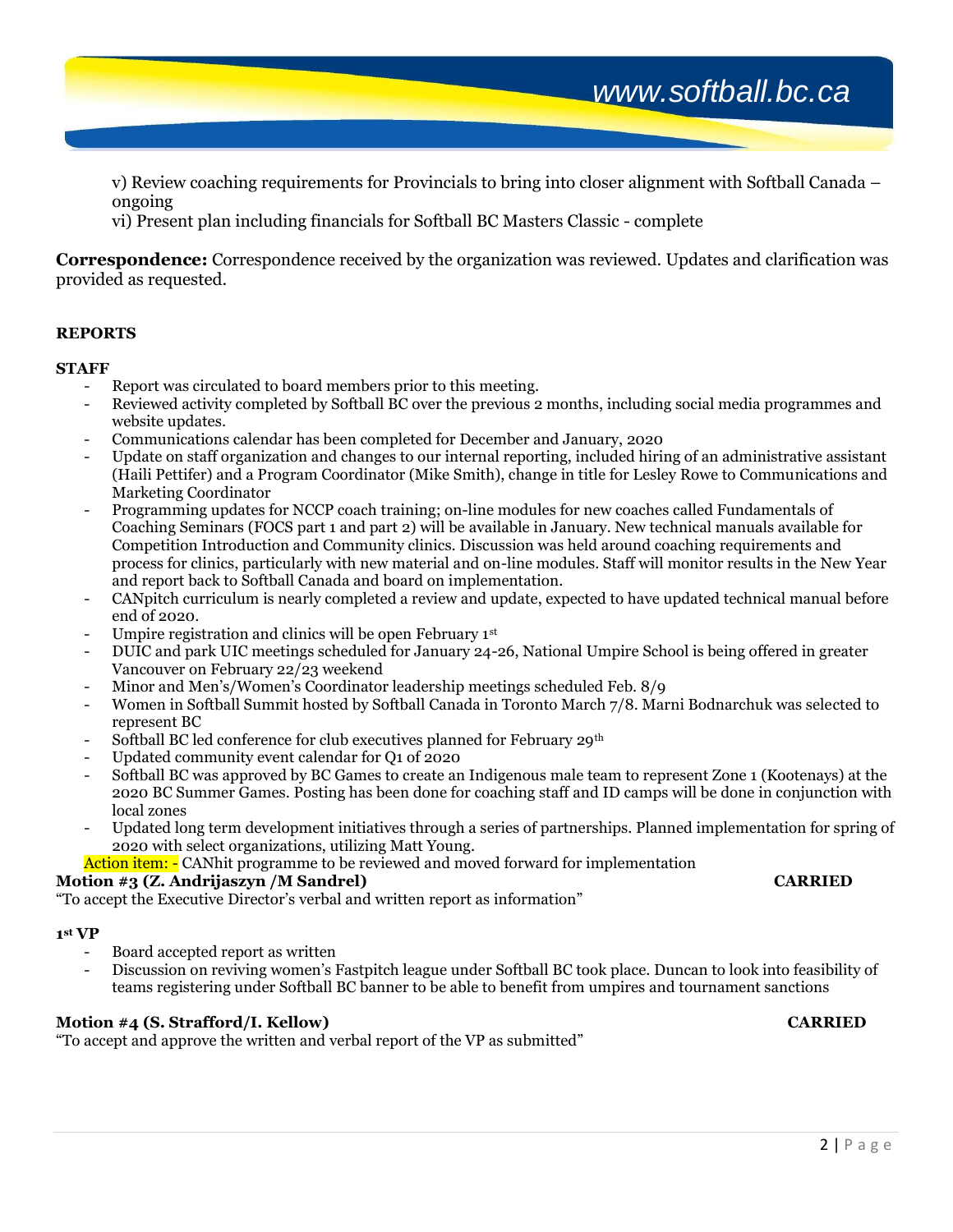# **Motion # 5 (G. Duncan/M. Sandrel) CARRIED**

To adjourn the meeting, 7:30 PM

#### **BOARD OF DIRECTORS MEETING SATURDAY, December 14, 2019 Holiday Inn, Cloverdale**

# **Motion #6 (Z. Andrijaszyn /G. Duncan) 8:00 AM CARRIED**

To reconvene the Board of Director's meeting

# **Reports (con't.)**

# **Provincial Umpire-In-Chief**

- Director's report was reviewed as presented
- Provided point form direction for set-up and implementation of clinics for officials in 2020.
- Requested review of per diem paid to UIC and deputy UIC at Districts. The rate provided to the UIC for Districts is determined between the coordinator, the district UIC and the clubs; it isn't mandated by Softball BC.
- Requested review of per diems paid to UIC and deputy UIC for Provincials. Advised the board had reviewed and adjusted the rate for UIC/deputy UIC in September
- Suggested advisory councils have representation from the other two councils at their respective meetings in order to improve communication between the respective groups.

Action item: - Chairs of advisory councils will discuss this with the members of their committees for inclusion at future meetings.

- Requested a list of Provincial Championship hosts and dates from the directors in order to finalize successful bidders.

# **Motion #7 (I. Kellow/Z. Andrijaszyn) CARRIED**

"To accept and approve the written and verbal report of the PUIC director as submitted"

### **Minor Director**

- Director's report was reviewed as presented
- Advised the board the minors are currently looking to Williams Lake to host full boys Provincial in 2020, with the assistance of Softball BC. Intent will be to provide a memorable experience and showcase the male Fastpitch programme.
- Overall, direction and priority will be to ensure Provincial hosts provide a unique experience at every category and classification in order to be awarded a championship.
- U12C Regional Championships will be assigned similar to a Provincial Championship and given equal priority.

### **Motion # 8 (S. Strafford/T. Boizard) CARRIED**

"To accept and approve the written and verbal report of the minor director as submitted"

### **Men's and Women's Director**

- Received and reviewed the report as written.
- Presented a proposal for the Masters Classic to be held in August. A full presentation including schedule, rules, eligibility and financial was presented. Strafford suggested umpire availability for Friday games may be an issue, but committed to work with organizers to recruit officials.

Action item: - confirm venue and date, marketing plan to commence in January through Softball BC

- Boizard noted coordinators need to commit to working hard to promote softball and Softball BC in their districts in order for the Men's & Women's programme to be successful.

### **Motion # 9 (G. Duncan/Z. Andrijaszyn) CARRIED**

"To accept and approve the written and verbal report of the Men's & Women's director as submitted"

### **Director of Coaching**

Reviewed written report as circulated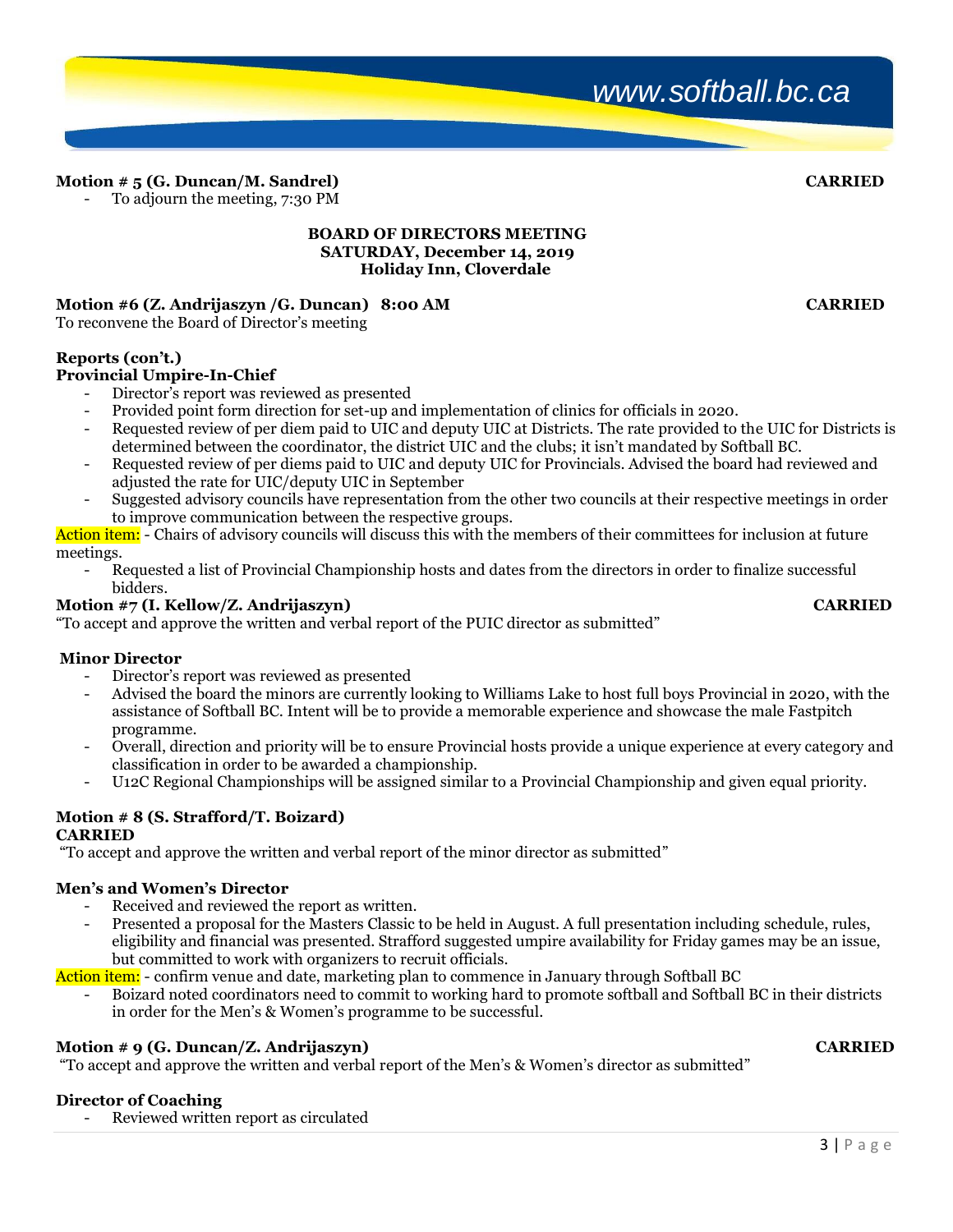- Benson noted the strong contributions of the Indigenous Athlete Development Committee and in particular Sid Quinn over the past few months.

#### **Member at Large**

Reviewed written report as circulated

# **Motion # 10 (S. Strafford/Z. Andrijaszyn)**

**CARRIED** 

"To accept and approve the written report of the Member at large as submitted"

#### **Vice President Finance**

- Reviewed report as circulated
- Distributed copies of the current financial statement for the organization, and answered questions on the state of Softball BC's financial position.
- Distributed copies of the line of credit statement, noted RBC has changed the reporting process of our accounts from a combined status to individual accounts, resulting in accessing the LOC earlier than in 2019

### **Motion # 11 (T. Boizard/M. Sandrel) CARRIED**

"To accept and approve the written and verbal report of the VP Finance as submitted"

# **UPDATES**

# **Softball BC AGM**

**-** Final reconciliation of costs around the Softball BC AGM was presented by Benson. Reported a variance from budget of \$1,000.00

- Discussion took place on potential sites, inside and outside Greater Vancouver, for the event, as well as the format as we move forward

Action item: - staff to bring a report showing potential sites for 2020 and estimated costs

#### **Softball Canada AGM**

- Preliminary financials were presented, showing the cost for hosting the Softball Canada AGM exceeded budget by \$8,000.00, primarily due to the cost of delegate travel and accommodation.

### **Provincial Hosts**

#### **Minor Director:**

- No bids received yet for Regional Championships, zones are actively recruiting and assigning hosts. Zone hosts will be determined by the February leadership meeting.
- Reviewed bids received by category and classification and potential hosts who have been approached to host open events.
- As the Provincial UIC had not had an opportunity to review and confirm availability of appropriate officials for youth championships no decision was made on awarding Provincials

Action item: - Sandrel to provide a listing of hosts by date, category and classification to Strafford for approval. Once that has been completed, the proposed list will be sent electronically to the BOD for a vote to approve.

#### **Men's and Women's Director:**

- Have filled Women's categories and classifications
- No bids for Men's Provincials and not anticipating that we will receive bids for 2020
- Potential slo-pitch Provincial to determine qualifiers for Canadian Championships. Will know by March if a

#### Provincial is necessary. **Motion # 12 (S. Strafford/I. Kellow) CARRIED**

- To approve the hosts as presented for Women's Provincial Championships

### **Umpire-In-Chief:**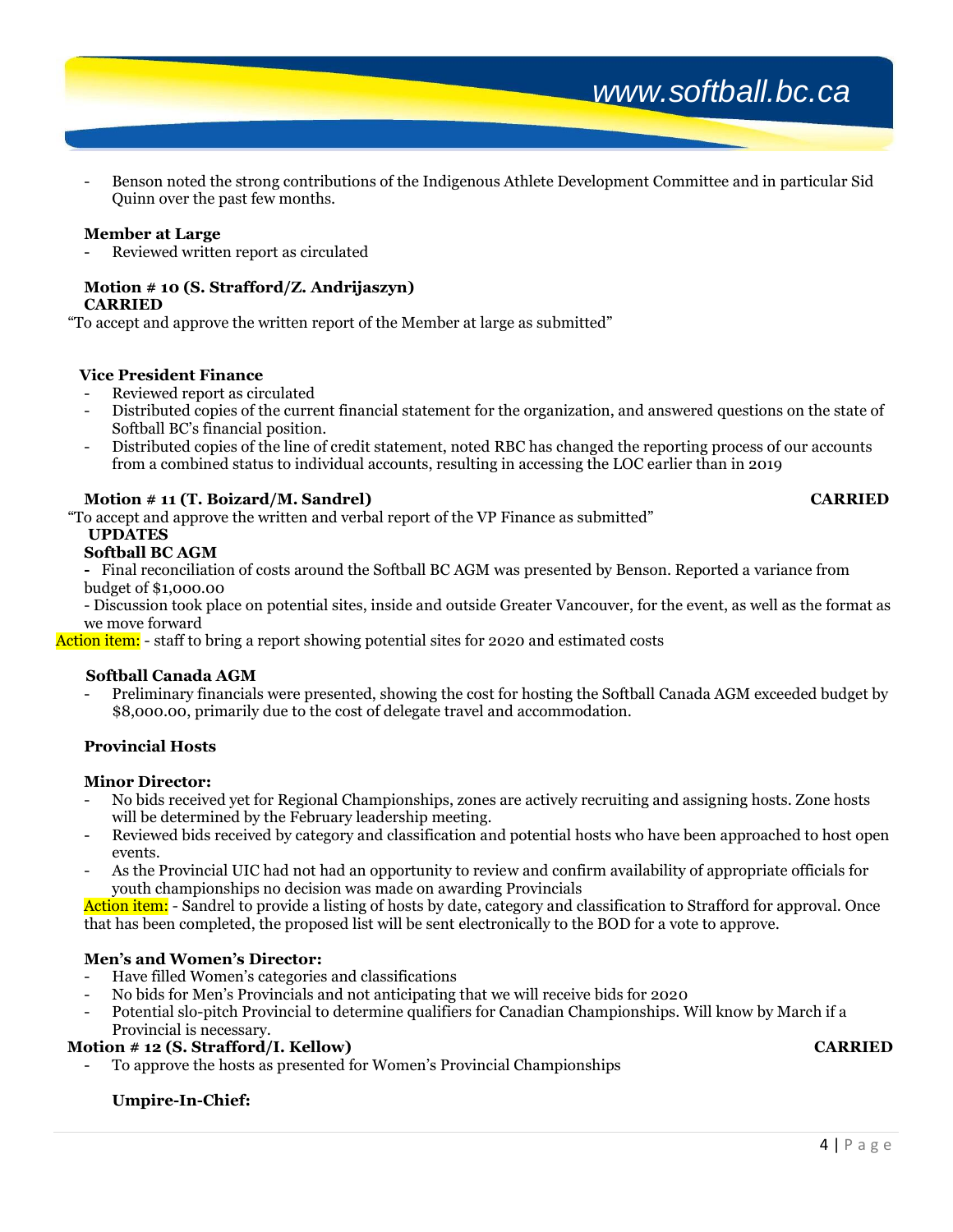#### Requested a listing of the possible minor or youth hosts and dates in order to confirm sufficient number of umpires and at appropriate levels would be available for the Championships.

# **Policy Update and Review**

#### **BC Summer Games**

- proposed changes to BC Summer Games policy were presented, discussion followed on changes

#### **Motion # 13 (S. Strafford/I. Kellow) CARRIED**

To accept revised BC Summer Games policy

#### **Softball BC Personnel Policy**

- Proposed changes to personnel policy were presented. Discussion followed to ensure compliance with labour standards

### **Motion # 14 (Z. Andrijaszyn/G. Duncan) CARRIED**

To accept revised Softball BC Personnel policy

#### **Inclusion Policy**

- Presented revised inclusion policy for review. Discussion followed on ensuring the policy reflects current gender inclusive terminology

#### **Motion # 15 (M. Sandrel /G. Duncan) CARRIED**

To accept revised Softball BC Inclusive policy

#### **Conflict of Interest Policy**

- Presented recommended changes to current policy. Discussion followed on providing this as a province wide policy

#### **Motion # 16 (Z. Andrijaszyn/ I. Kellow) CARRIED**

To accept revised Softball BC Conflict of Interest policy

#### **Hall of Fame Committee Policy**

- Presented revised policy for Hall of fame nominating committee. Discussion followed on comments from current committee

#### **Motion # 17 (S. Strafford/T. Boizard) CARRIED**

To accept revised Softball BC Hall of Fame Committee policy

#### **NEW BUSINESS**

#### **Safe Sport Suite**

- Presented as information only to the board. Softball Canada has approved a suite of policies directed towards Safe Sport on a national level. Subsequently, the Softball Canada board will be considering a policy for aligned provinces and territories to meet minimum requirements for Safe Sport, using this policy suite as a guideline. As well, the Province of BC is developing a code of conduct guideline for provincial sport organizations to follow. Staffs recommended BoD review and familiarize themselves with the Softball Canada policies and their intent, for consideration in drafting our revised policies once we have the NSO and Provincial guidelines to follow.

### **Motion # 18 (S. Strafford/T. Boizard) CARRIED**

- To accept Softball Canada Safe Sport suite of policies for information

# **Team Travel Policy**

*www.softball.bc.ca*